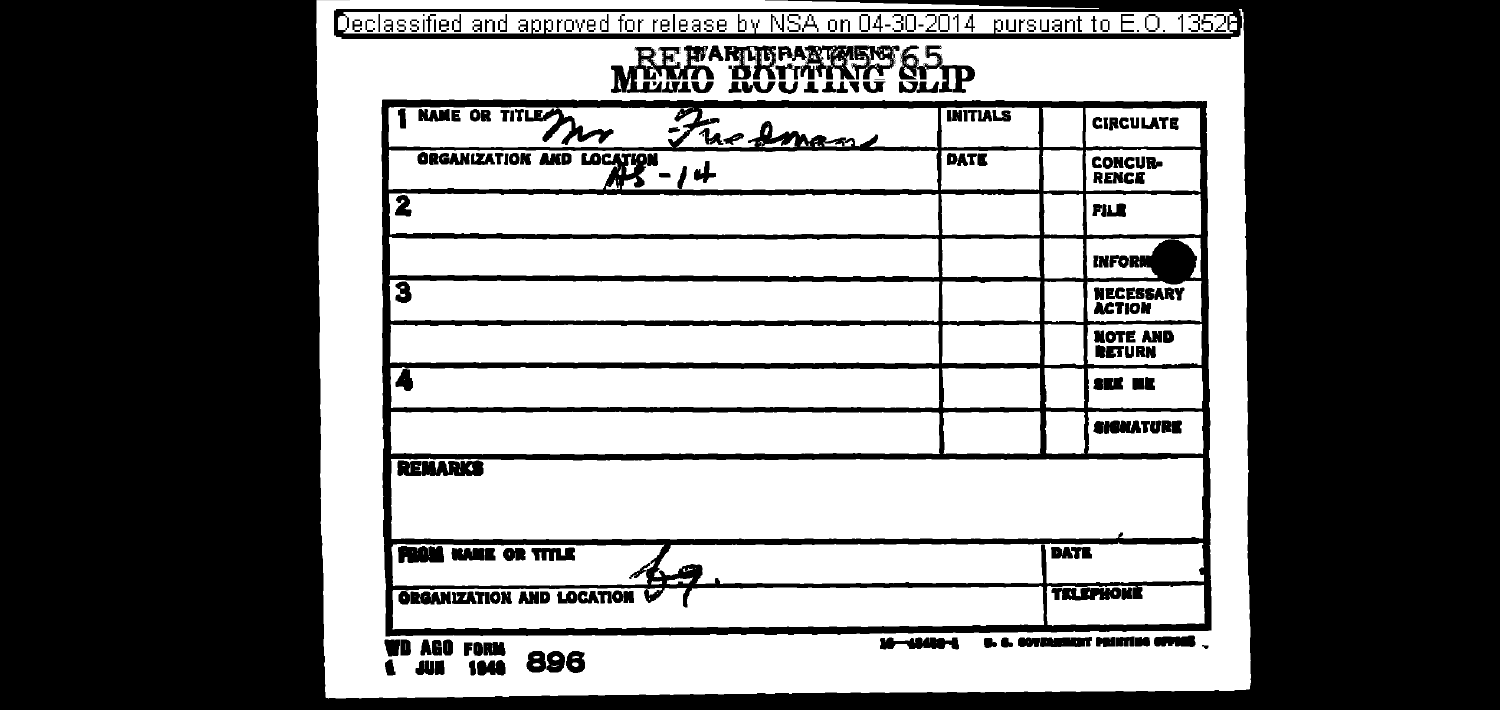$REFID: A \n **365**$ Mark -Geodos tod de me on Fiday time was  $2.30$  blue says 2:00. Check with Rambo, pse  $\frac{4}{\sqrt{2}}$ 2.30 7 mar 49, Post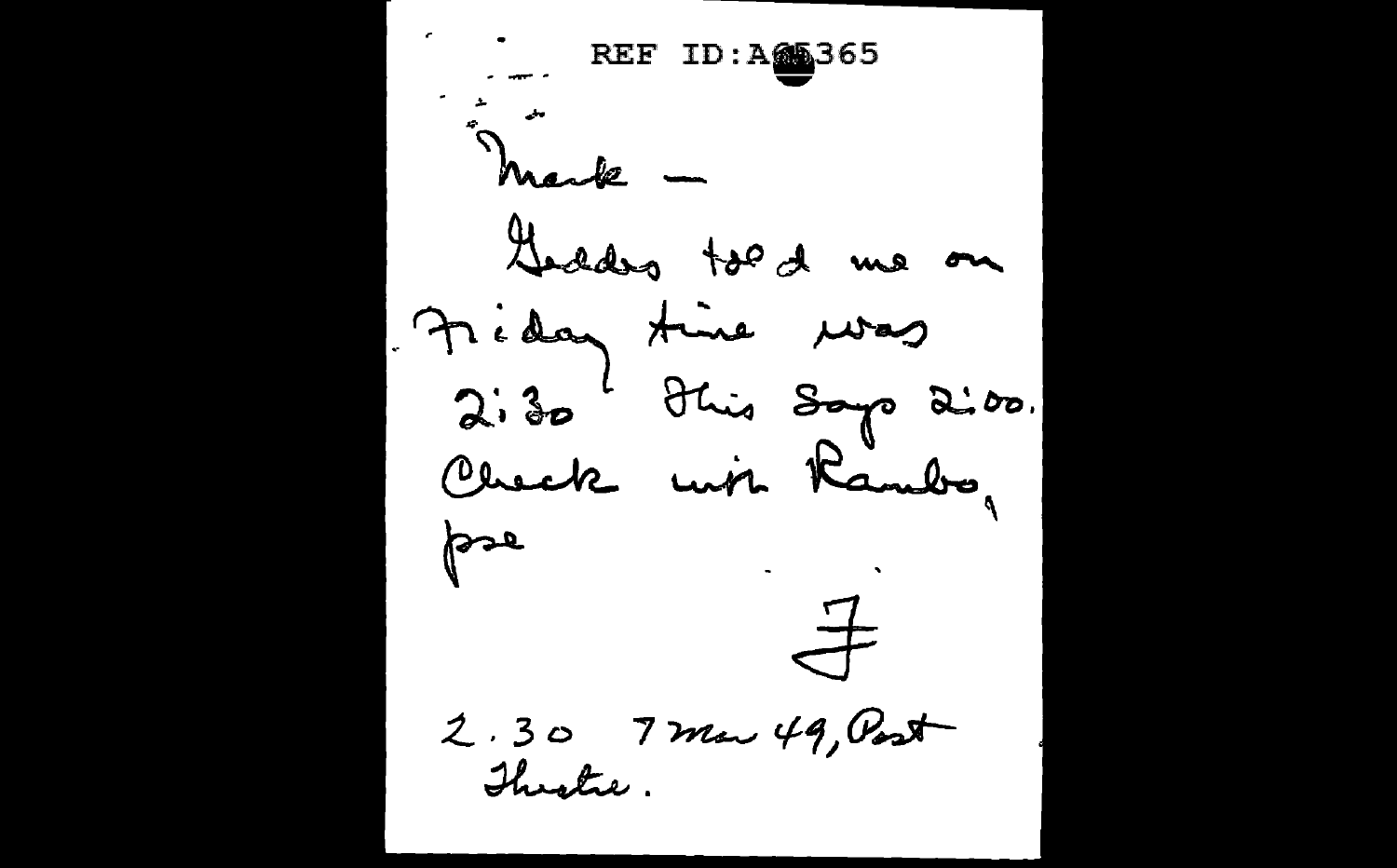**REF** ID: A65365 **CONSOLENTIAL RESTRICTED** OFFICE OF THE CHIEF. COMMUNICATIONS RESEARCH DATE 7 May 49 **TO** <u>FROM</u> W. F. Friedman ......... Mark Rhoads ..................  $\overline{\mathbf{V}}$ Capt L. D. Callimahos ......... 弈 VLt. T. F. Fawcett ................ Margaret C. Deeter ............ "J. B. Hurt ................. R. W. Pettengill .................. ৰ্ক্স Thomas A. Miller ................. Yyonne Geddes .................... Capt Lane mit V Die Conder v mas Frances As discussed As requested Concurrence or comments Information & forwarding Information & return Information & file Info upon which to base reply Recommendation Signature if approved Your action by maj. general Vackard ; of Butich aring Intelligence, will give a at Post Theatre Tuesday, 8 man, at 2p.m. Doors close at 1.45pm. Fallo Sit Deg will attend legter Lave, It. Fawerett, Dr. Conder, m. miller, mis Lawing.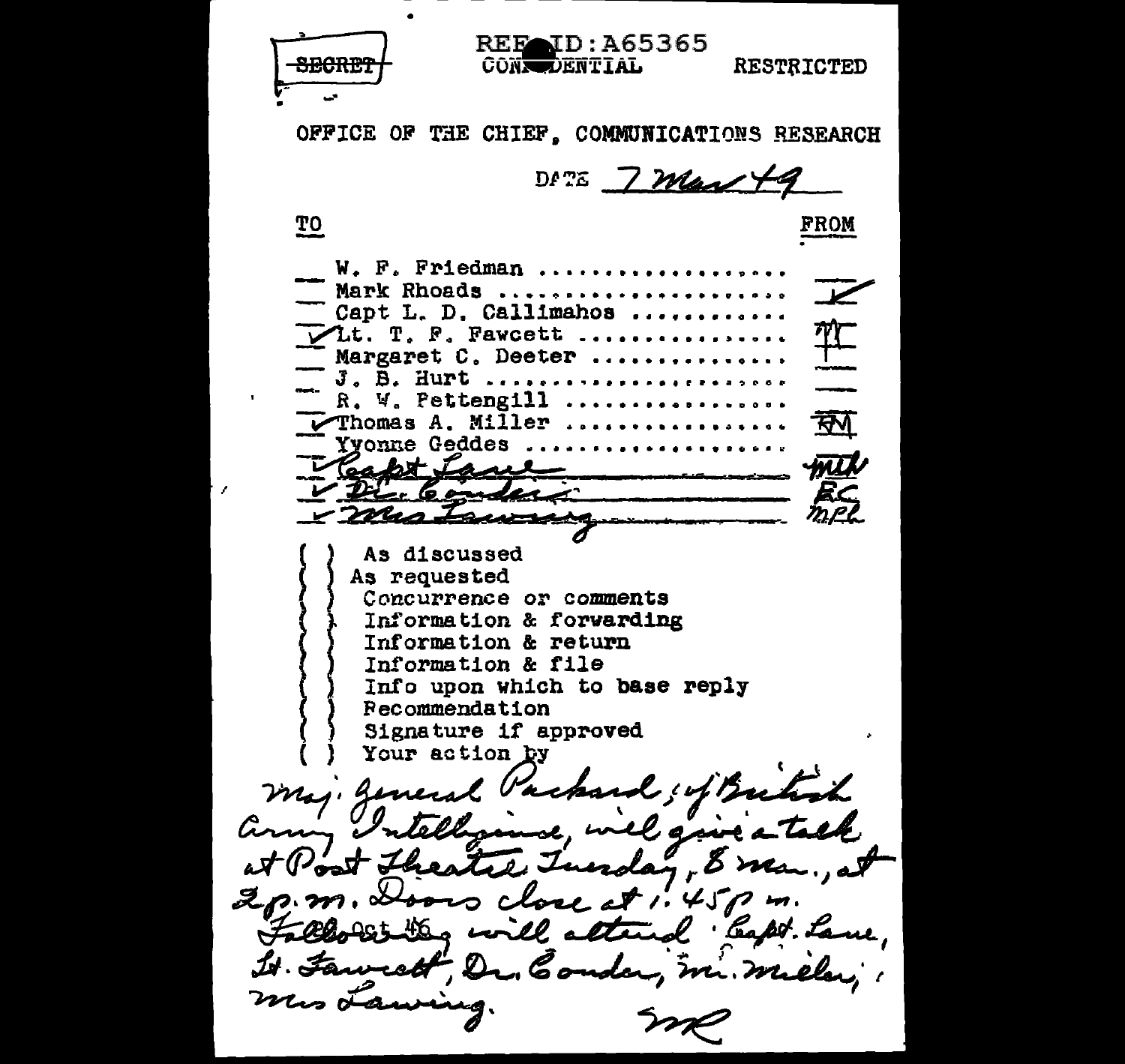|                     | ID <sub>2</sub> 265365<br>$\mathbf{REF}$                           |
|---------------------|--------------------------------------------------------------------|
|                     | <b>DAT!</b>                                                        |
| <b>FROL.</b><br>TO. | Post Publications Unit, Room 1421 - A<br>$\alpha$<br>Chief.        |
|                     | <b>ATTN</b>                                                        |
|                     | Room:                                                              |
|                     | Unable to furnich items listed on reverse side<br>hereof, because; |
|                     | Supply exhausted at source. Will furnish<br>when available.        |
|                     | Items are not published - out of print -<br>obsolete - rescinded.  |
|                     | Request more information as follows                                |
|                     | Superseded by:                                                     |
|                     | Advise if you want this new item furnished.                        |
|                     | Attached are to bring your copy up to date.                        |
|                     | Initial Distribution.                                              |
|                     | As requested.                                                      |
| 2 January 1945      | CSGAS Form No. 936 (Pev. 1)                                        |
|                     |                                                                    |
|                     |                                                                    |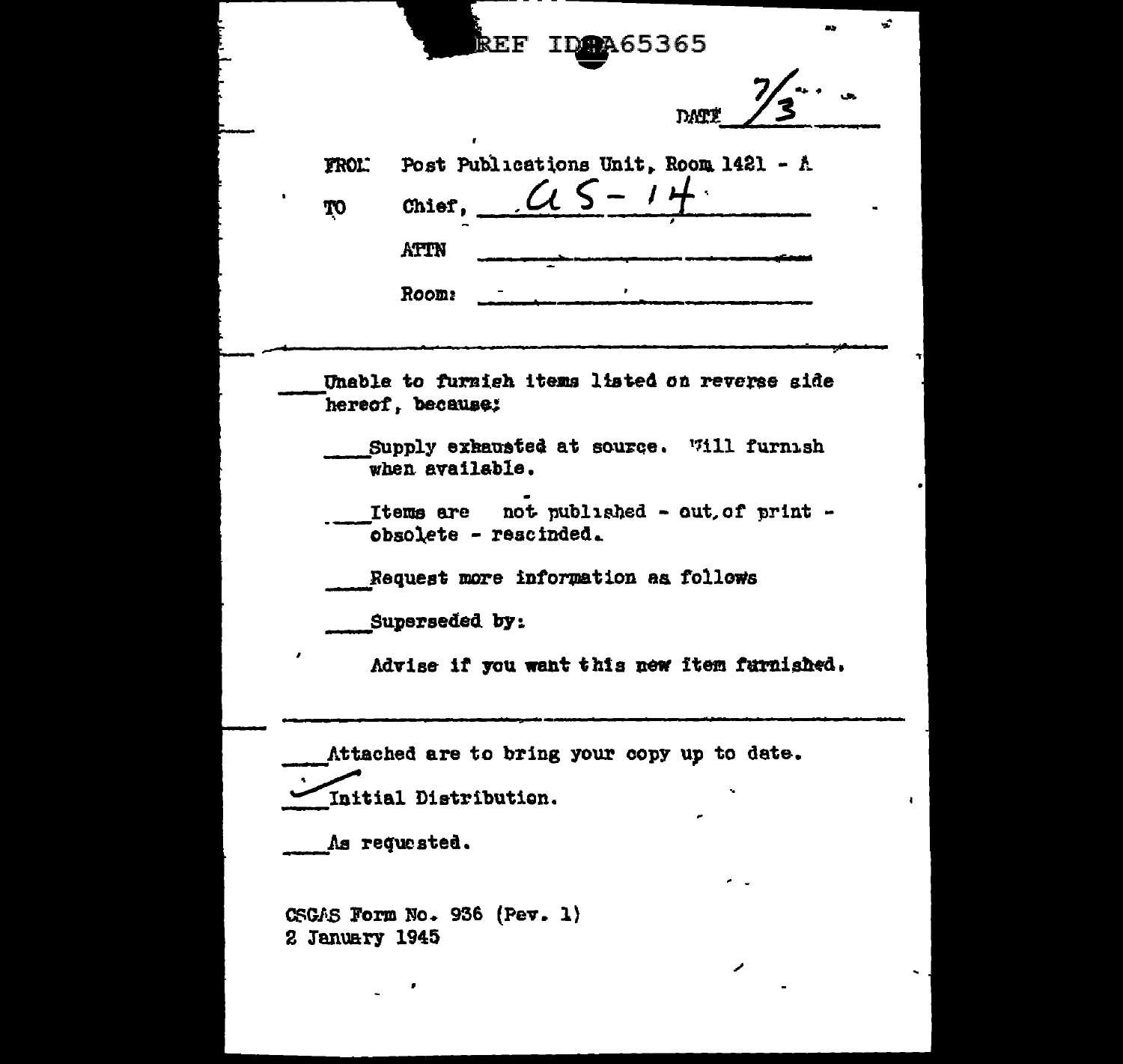ID: ACUBE

Fuedwar Rhoads Pettengiel levader Lawing

 $\pmb{\cdot}$ 

Inpt Laws

 $\pmb{\cdot}$ 

÷

 $\mathbf{v}$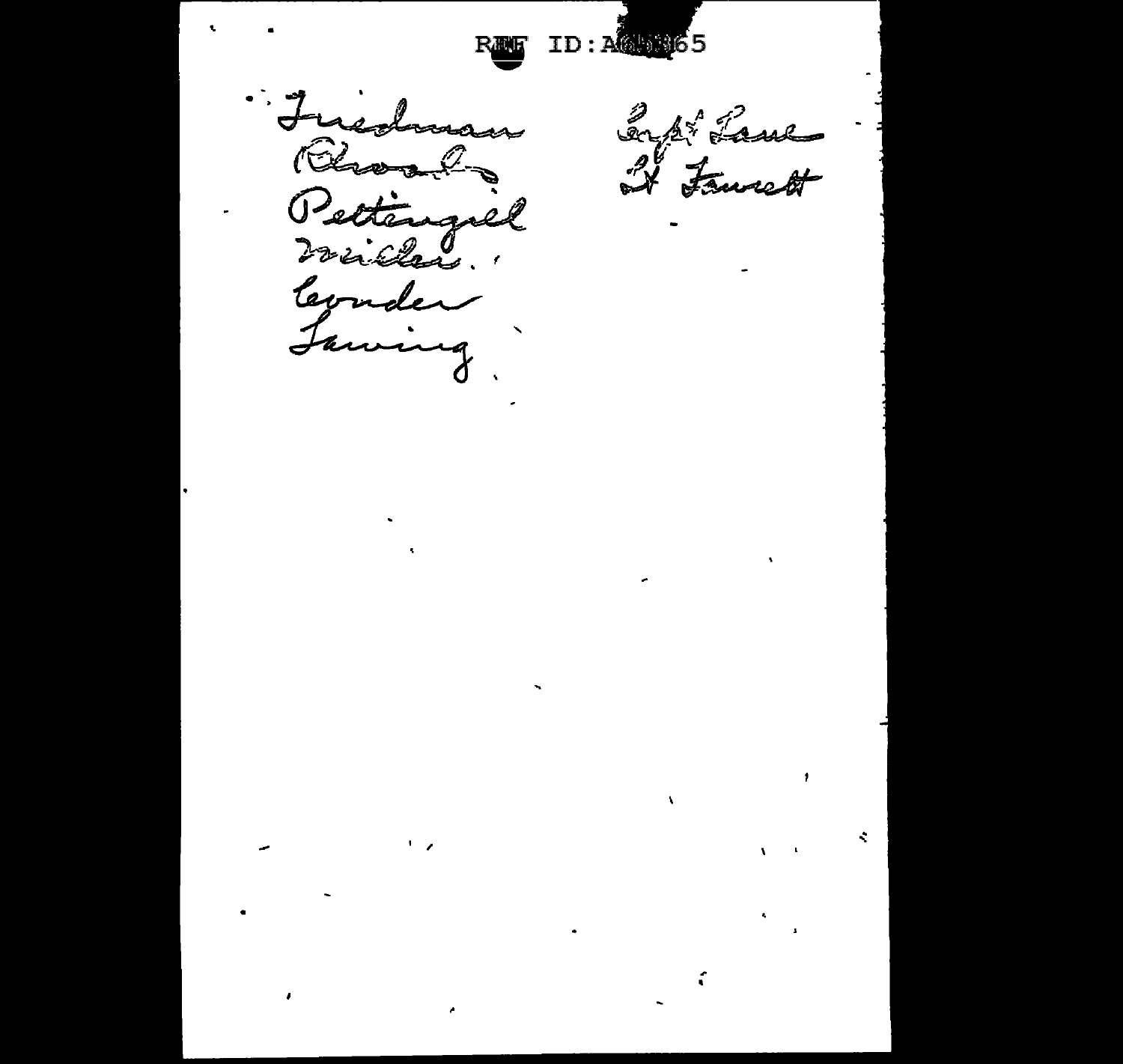## REE OTALE

1 le me

 $1.7<sup>2</sup>$ 

| $A3 - 20'$<br>A8-11 | MARISAtrix by Major General Charles Douglas Packard, C.B.E., |
|---------------------|--------------------------------------------------------------|
| AS-12               | D.S.O.                                                       |
| 18-13               | Capt. Rambo/462                                              |
| $12 - 14$           |                                                              |
| AS-21               | 1. On Tuesday, 8 March 1949, at 1400 hours there             |
| AS-22               | will be a talk presented in the Post Theater by Major        |
| AS-23               | General Charles Douglas Packard, Director, Military In-      |
| AS-24               | telligence, British War Office.                              |
| AS-25               |                                                              |
| AS-26               | 2. The following procedure will be followed by               |
| AS-27               | personnel attending talk:                                    |
| 18-10               |                                                              |
| 13-61               | a. All personnel will be present and seated in               |
| AS-62               | the Post Theater no later than 1345 hours. Admittance        |
| <b>AS-70</b>        | will be refused to personnel after that time.                |
| AS-80               |                                                              |
|                     |                                                              |
| AS-90               | b. No applause will be rendered until after                  |
| ASA School          | the completion of General Packard's talk.                    |
| <b>SGEP-5</b>       |                                                              |
| 透明                  | c. The first three rows at the front of the                  |
|                     | theater will be reserved for Field Grade officers, Di-       |
|                     | <b>vision and Branch Chiefs.</b>                             |

3. The personnel to attend will be selected on the seme besis used for the talk by Major General Irwin. Authorisation for each Staff Section, Division and Separate Unit is listed as follows:

| <u>Unit</u>                           | <u>Mlitery</u>    | <u>Civilian</u>           |
|---------------------------------------|-------------------|---------------------------|
| AFS6                                  | 8                 | 2                         |
|                                       | ı                 | Ô                         |
|                                       |                   |                           |
| <b>15-11<br/>AS-12<br/>15-13</b> -14A |                   | $\frac{1}{1}$             |
|                                       |                   | $\overline{\mathbf{5}}$ . |
| AS-14<br>AS-14                        |                   |                           |
| AS-21                                 |                   | $\frac{2}{0}$             |
| AS-22                                 | $0$ $1$ $53$ $15$ | ī                         |
| AS-23                                 |                   | 2                         |
| AS-24                                 | 940726            | Ö                         |
|                                       |                   | 2                         |
| 18-25<br>18-26                        |                   |                           |
| AS-27                                 |                   | $\overline{\mathbf{a}}$   |
|                                       |                   | 2                         |
| A5-40                                 |                   |                           |
|                                       | $\bullet$         | 12                        |
| $45 - 62$                             | J                 | 3                         |
| <b>SGBP-5</b>                         | ó<br>1            | $\bar{\mathbf{z}}$        |
| AS-70                                 |                   | 73                        |
| 25-80<br>$\mathbf{r}$                 | 10                | 70                        |